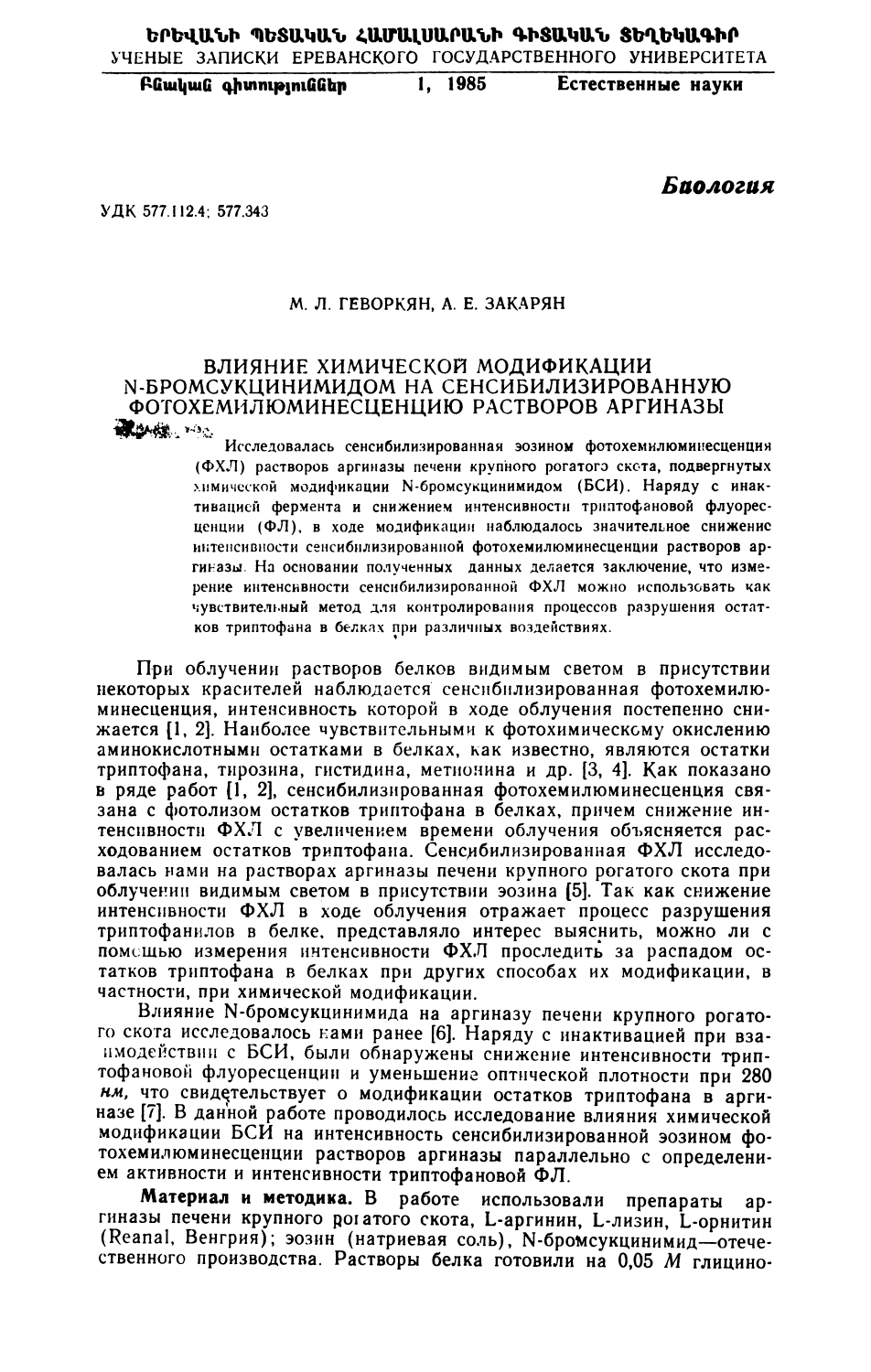вом буфере (рН 9,5). К 3 мл раствора аргиназы добавляли 1 мл свежеприготовленного водного раствора БСИ и в смеси определяли остаточную активность аргиназы через 2 часа инкубации при комнатной температуре (20°С), предварительно разбавив пробу 10 раз. Аргиназную активность определяли по методу Ратнер с небольшими изменениями, как описано ранее [8].

В исследуемом растворе аргиназы после инкубации с БСИ измеряли интенсивность триптофановой ФЛ с помощью спектрофлуориметра MPF - 2A (HITACHI, Япония) при длине волны возбуждения 297 н.м. Измерение интенсивности сенсибилизированной ФХЛ проводили на установке для регистрации хемилюминесценции, описанной ранее [8]. К смеси растворов аргиназы с БСИ после инкубации при комнатной температуре добавляли 1 мл водного раствора эозина (1,25·10<sup>-5</sup> M), облучали в открытой термостатированной (20°С) кювете в течение 5 мин (диаметр кюветы 3,5 см). Затем в течение 2-3 сек исследуемую смесь перекачивали в измерительную кювету, расположенную перед фотокатодом фотоумножителя и регистрировали интенсивность ФХЛ на самопишущем потенциометре, как описано ранее [8]. Облучение раствора проводили видимым светом ртутной лампы ПРК-4 (фильтр БС-8) на расстоянии 6 см от основания кюветы при постоянном перемешивании с помощью магнитной мешалки.

В опытах по изучению влияния L-аргинина, L-лизина и L-орнитина на интенсивность сенсибилизированной ФХЛ и на инактивацию растворов аргиназы эти соединения в концентрации 5—10 мМ добавляли к раствору аргиназы перед проведением химической модификации и инкубировали при комнатной температуре в течение 15 мин (в опытах с L-аргинином инкубации не проводились). Присутствие этих соединений в растворе не влияло на уровень и кинетику сенсибилизированной ФХЛ растворов аргиназы.

Результаты и обсуждение. Сенсибилизованная эозином фотохемилюминесценция, возникающая в растворах аргиназы при облучении видимым светом, имеет те же закономерности, что и в растворах других белков [5]. Типичная кинетическая кривая спада свечения приведена на рис. 1. Как видно из рисунка, эта кривая состоит из 2-х составляющих, одна из которых существенна на начальном участке, а вторая-характеризует поздние стадии затухания свечения. По тангенсу угла наклона полулогарифмической анаморфозы были определены значения констант скоростей спада свечения  $k_1$  и  $k_2$  для первой и второй составляющих. Экстраполяцией полулогарифмической анаморфозы начального участка кривой к нулевому моменту определялась относительная начальная интенсивность ФХЛ-1°.

Интенсивность сенсибилизированной ФХЛ в растворах аргиназы, обработанных БСИ, резко снижается (рис. 2). После инкубации раствора аргиназы с БСИ смесь облучали видимым светом в присутствии эозина в течение 5 мин и измеряли интенсивность возникающей при этом сенсибилизированной ФХЛ. Уже в первые 5-10 мин после начала взаимодействия с БСИ 1° составляет 30% от начальной величины, однако дальнейшее увеличение времени инкубации до 2-х часов почти не отражается на интенсивности ФХЛ (рис. 2). Значения констант скоростей снижения интенсивности ФХЛ-k<sub>1</sub> и k<sub>2</sub>, характеризующие форму кинетической кривой, после инкубации растворов аргиназы с БСИ не меняются, что свидетельствует о неизменности кинетики ФХЛ в исследуемых растворах.

Инактивация аргиназы при взаимодействии с БСИ происходит в основном также в начальной стадии-активность снижается на 50% (рис. 2), затем инактивация медленно продолжается и через 2 часа достигает 80%.

Увеличение концентрации БСИ приводит к снижению интенсивности сенсибилизированной ФХЛ растворов аргиназы. Зависимость отно-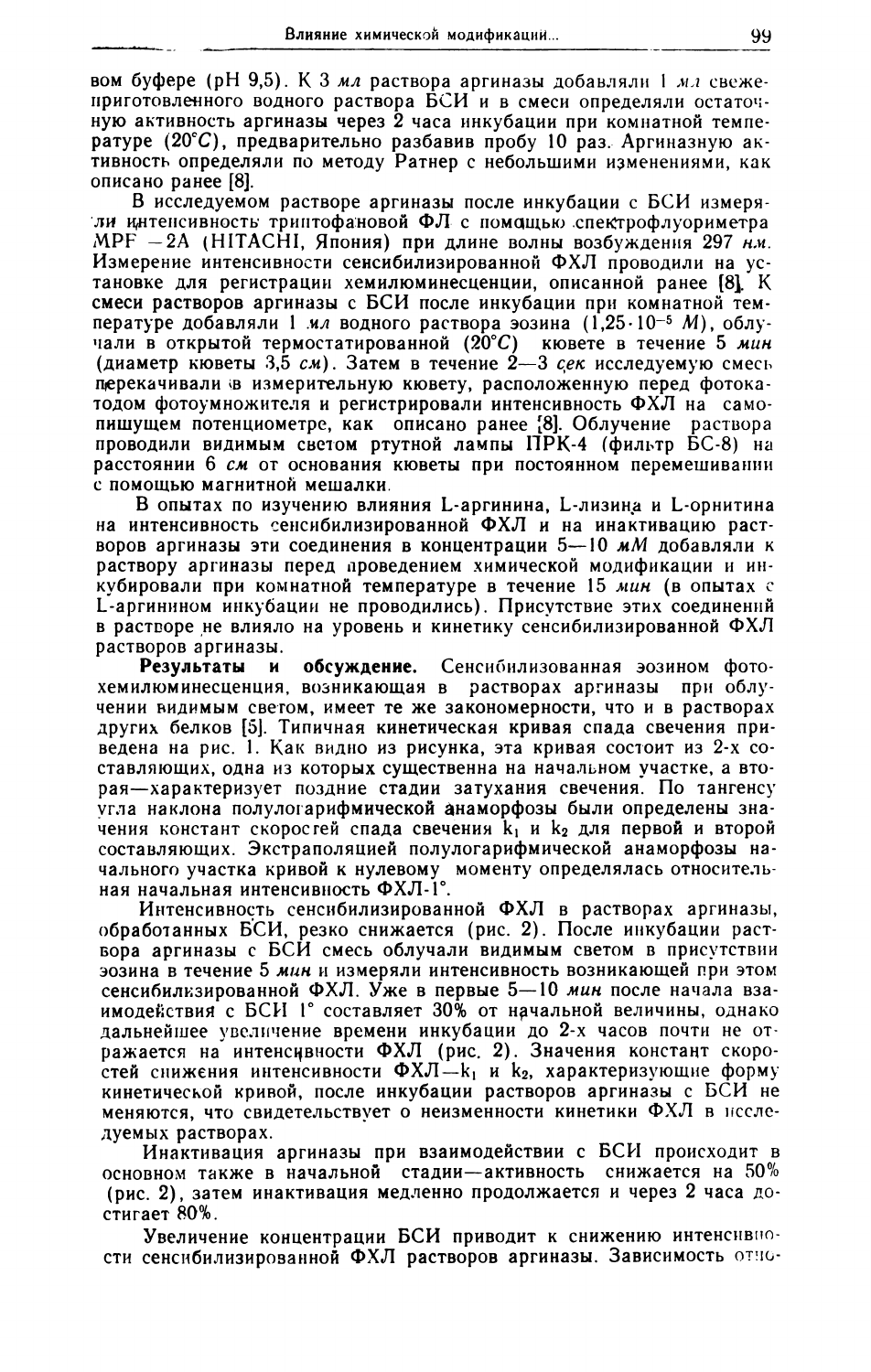

Рис. 1. Кинетическая кривая сенсибилизированной эозином фотохемилюминесценции растворов аргиназы при облучении в течение 5 мин (А) и ее полулогарифмическая анаморфоза (Б). С<sub>а</sub> = 4,2·10<sup>-7</sup> М, С<sub>э</sub> = 3·10<sup>-6</sup> М

сительной начальной интенсивности ФХЛ от концентрации БСИ приведена на рис. 3. При концентрации БСИ 1,2·10<sup>-4</sup> М 1° снижается на 90%. Исследование спектров триптофановой ФЛ растворов аргиназы, обработанных БСИ, проведенное нами ранее [6], показало, что интенсивность ФЛ аргиназы в присутствии этого реагента значительно снижается и максимум смещается в коротковолновую область. Для сравнения с данными по ФХЛ зависимость относительной интенсивности триптофановой ФЛ растворов аргиназы в максимуме от концентрации БСИ приведена на рис. 3. Как видно из рисунка, скорости снижения интенсивности сенсибилизированной ФХЛ и триптофановой ФЛ в исследуемых растворах совпадают, что свидетельствует об идентичности получаемой этими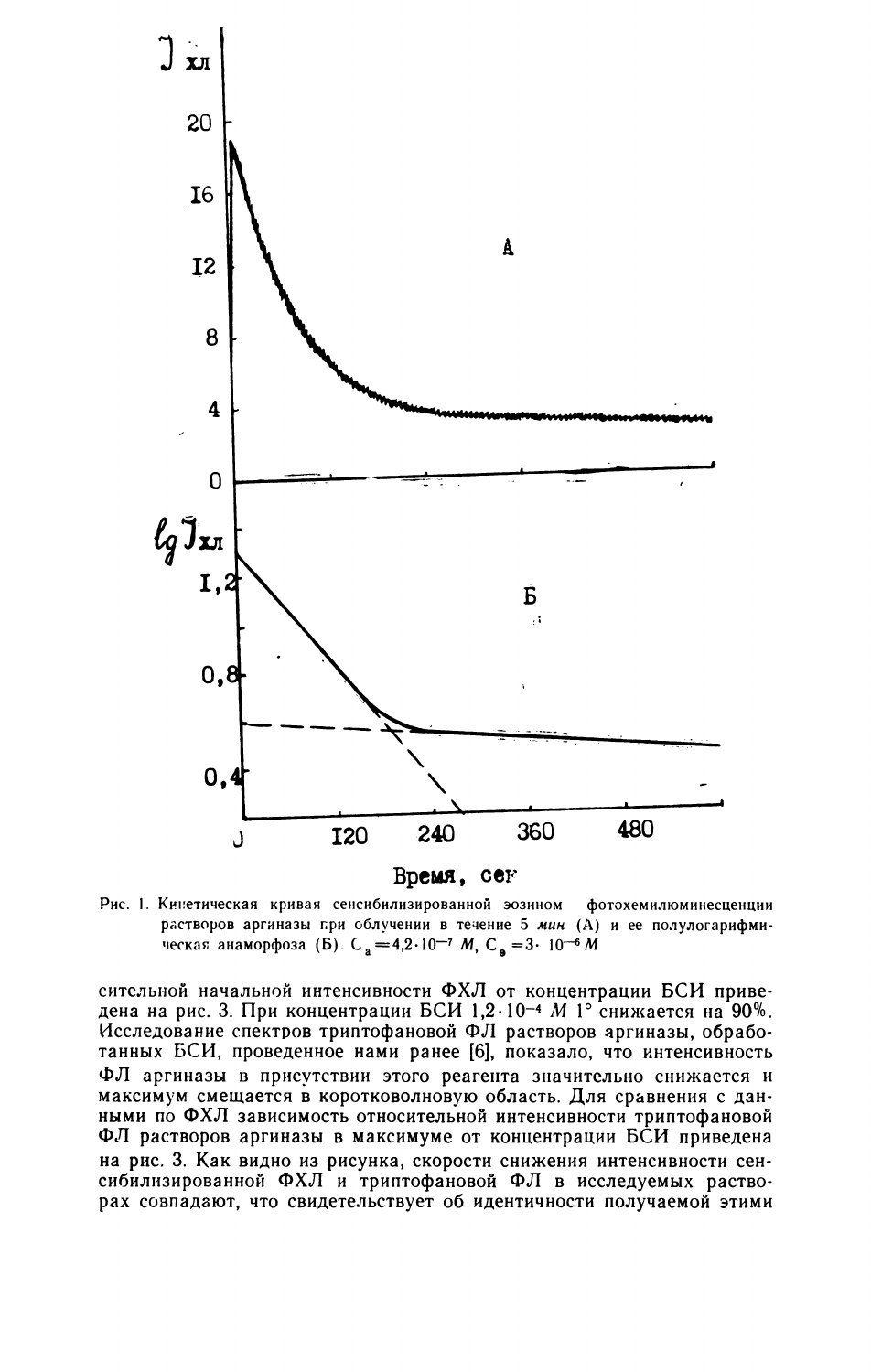методами информации о скорости разрушения остатков триптофана в белке. Характер уменьшения активности аргиназы в зависимости от концентрации реагента несколько отличается от характера снижения интенсивности ФЛ и сенсибилизированной ФХЛ (рис. 3). Согласно на-



Рис. 2. Кинетика инактивации (1) и снижения начальной интенсивности сенсибилизированной ФХЛ (2) растворов аргиназы при взаимодействии с БСИ.  $C_{\rm g} =$  $= 1.3 \cdot 10^{-6}$  M,  $C_{BCH} = 1.25 \cdot 10^{-4}$  M,  $C_{2} = 2.5 \cdot 10^{-6}$  M

шему предположению, модифицирующиеся БСИ остатки триптофана не входят в состав активного центра фермента, и инактивация при взаимодействии с БСИ является либо результатом косвенного влияния (путем нарушения нативной конформации при окислении триптофанилов), либо происходит благодаря химической модификации других, чувствительных к БСИ функциональных групп в аргиназе. Так как снижение интенсивности ФХЛ связано с разрушением триптофанилов, можно считать, что основная реакция модификации этих остатков в аргиназе происходит сразу после добавления реагентов-в первые 5-10 мин. Различие в кинетике инактивации аргиназы и снижении интенсивности сенсибилизированной ФХЛ в зависимости от времен инкубации растворов аргиназы с БСИ указывает на важную роль модификации других чувствительных к реагенту функциональных групп в инактивации фермента в данных условиях.

Были проведены опыты также в присутствии субстрата L-аргинина и двух ингибиторов аргиназы L-лизина и L-орнитина. Из рис. 3 видно, что аргинин и орнитин в одинаковой степени частично предохраняют остатки, триптофана от разрушения при взаимодействии с БСИ, в то время как присутствие лизина не влияет на процесс модификации. Активность фермента в присутствии аргинина также частично сохраняется, что можно объяснить стабилизирующим влиянием субстрата на аргиназу.

Таким образом, совпадение кривых зависимостей интенсивности сенсибилизированной ФХЛ и ФЛ растворов аргиназы от концентрации реагента позволяет заключить, что уровень интенсивности сенсибилизированной ФХЛ связан с наличием остатков триптофана в белке, а сни-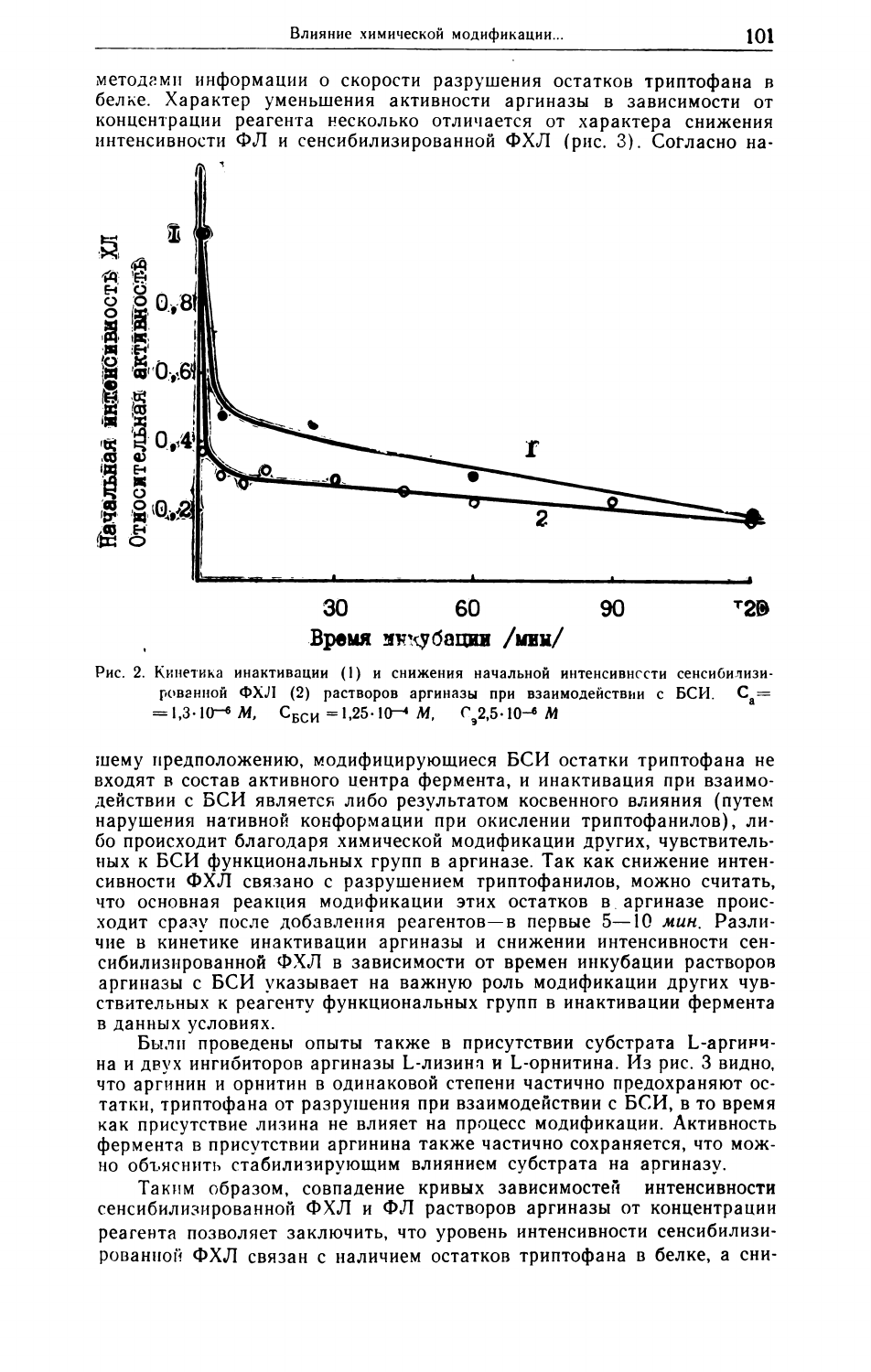

Рис. 3. Зависьмость начальной интенсивности ФХЛ (1), интенсивности триптофановой ФЛ и относительной активности (2) растворов аргиназы от концентрации БСИ. Влияние аргинина на инактивацию (4), а также аргинина, орнитина и лизина (3) на начальную интенсивность ФХЛ исследуемых растворов аргиназы.

жение начальной интенсивности ФХЛ отражает процесс убыли триптофанилов в аргиназе независимо от способа их разрушения. Исходя из вышензложенного, можно считать, что метод измерения интенсивности сенсибилизированной ФХЛ может быть использован для изучения кинетики разрушения триптофанилов в белках при различных воздействиях.

Кафедра биофизики ЕГУ

Поступила 28.02.1984

#### ЛИТЕРАТУРА

- 1. Сапежинский И. И. Исследования радиационных превращений в растворах белков методом хемилюминесценции.-- В сб.: Молекулярная радиобиология, М.: Атомиздат, 1972, т. 3, с. 95-+129.
- 2. Ширяев В. М. Изучение фотохемилюминесценции растворов белка: Автореферат канд. диссертации. М., 1972.
- 3 Ray W. J. Photochemical oxidation.-Methods in Enzymology, N-Y, London, Acad. press., 1967, v. 11, p. 490-497.
- 4. Ray W. J., Koshland D. E. A method for characterizing the Type and Number of Oroups involved in Enzyme action.--J. Biol. Chem., 1961, v. 236, Me 7, p. 1973-1979.
- 5 Геворкян М. Л., Давтян М. А. Сенсибилизированное фотоокисление триптофанилов в аргиназе. - Биолог, ж. Армении, 1976, т. 29, № 3, с. 32-35.
- 6. Геворьян М. Л., Давтян М. А. Модификация аргиназы N-бромсукцинимидом.---Биолог. ж. Армении, 1979, т. 32, № 5, с. 435-441.
- 7. Spande T. F., Witcop B. W. Determination of the tryptophan content of proteins with N-bromosuccinimide.-Methods in Enzymology, N-Y, London.: Acad. press., 1967, v. 11, p. 498-506.